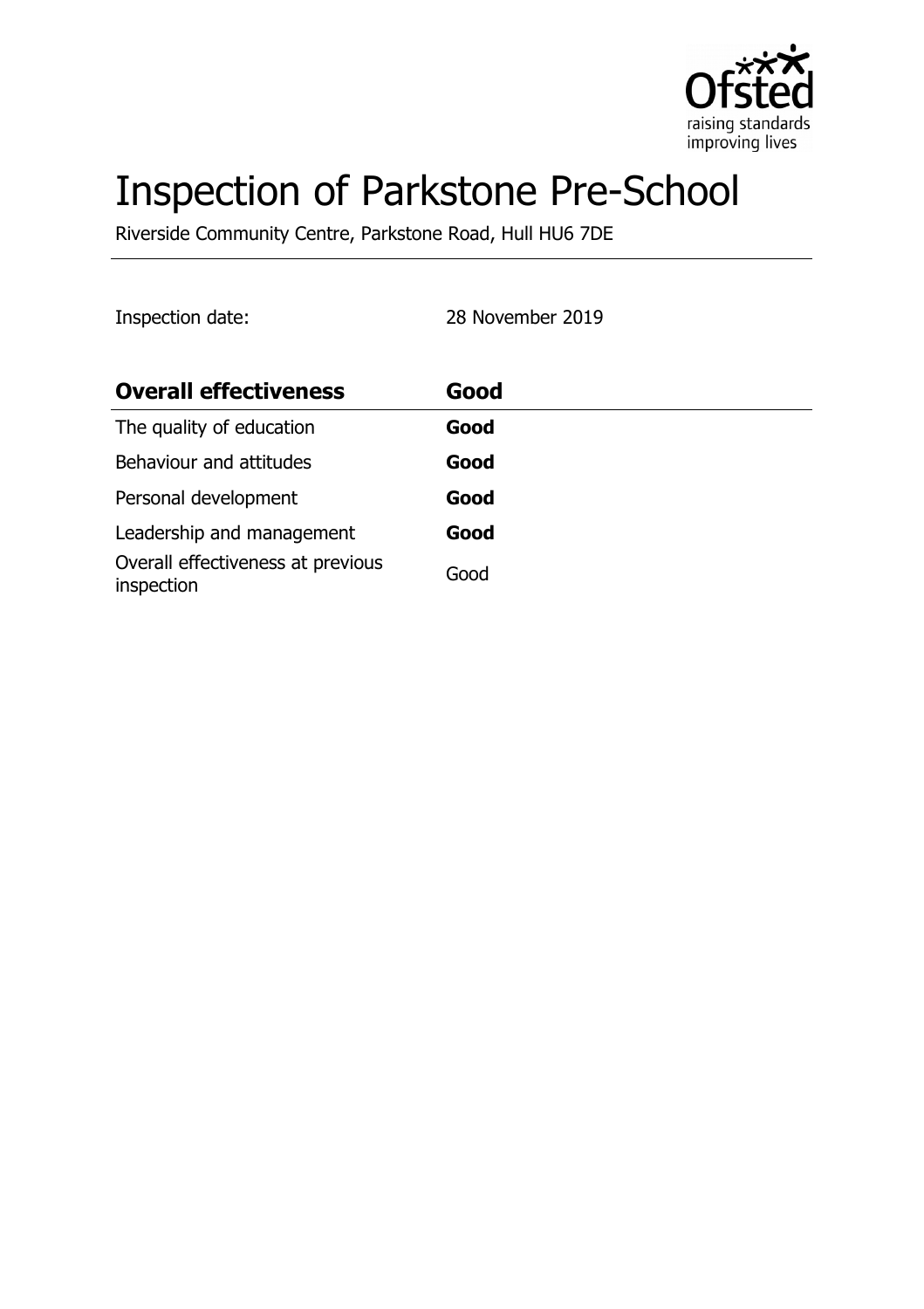

## **What is it like to attend this early years setting?**

#### **The provision is good**

Children happily enjoy a range of stimulating activities that motivate them to learn and explore. For example, they enjoy mixing and creating 'snow dough'. They learn about 'full' and 'empty' and know the ingredients they need. Children talk with confidence and describe how 'mummy cooks eggs in oil'. Staff skilfully link this to talking about safety at home. Children know that oil is really hot, demonstrating their awareness of potential hazards. They are inquisitive and curious, and they ask questions about what items are made from. Staff clarify that plastic and wood make different sounds. This enables children to tap and explore the different sounds items make around them. Younger children are keen to explore and play with toy dinosaurs. This supports their imaginative play.

Children are happy and confident as they arrive at the pre-school. They know what is expected of them, including how many children are to play in an area at any one time. Children are polite and behave well. They display high levels of confidence. Children are creative as they paint and draw, and they proudly describe their artwork to others. For example, they say they have made a 'bear'. They talk to visitors and proudly show where they have written their name.

### **What does the early years setting do well and what does it need to do better?**

- All children, including those who speak English as an additional language and those with special educational needs and/or disabilities (SEND), are supported well. The manager and staff make good links with other agencies involved in the children's care and learning.
- $\blacksquare$  Children show enthusiasm and concentrate well on their chosen activities. Staff plan a range of exciting activities for children to enjoy. They assess children's learning regularly and have a good understanding of their interests and next steps in their learning.
- $\blacksquare$  Staff listen and interact well with the children, supporting their vocabulary as they play. For example, they make good use of repetition through naming objects on flash cards to help increase younger children's speech development.
- Staff provide a range of activities to support children's communication skills. For example, they read familiar stories using props and sing songs and rhymes. However, sometimes, staff over-direct children during activities and answer questions for them too quickly. This means children do not have enough time to think, respond and share their own ideas, to maximise the learning potential.
- $\blacksquare$  Children acquire key skills well in readiness for the next stage in their learning. They count, recognise and match numerals on a tablet computer. Staff promote mathematical concepts well. For example, children count their friends at registration time.
- $\blacksquare$  Staff establish good relationships with parents and keep them informed and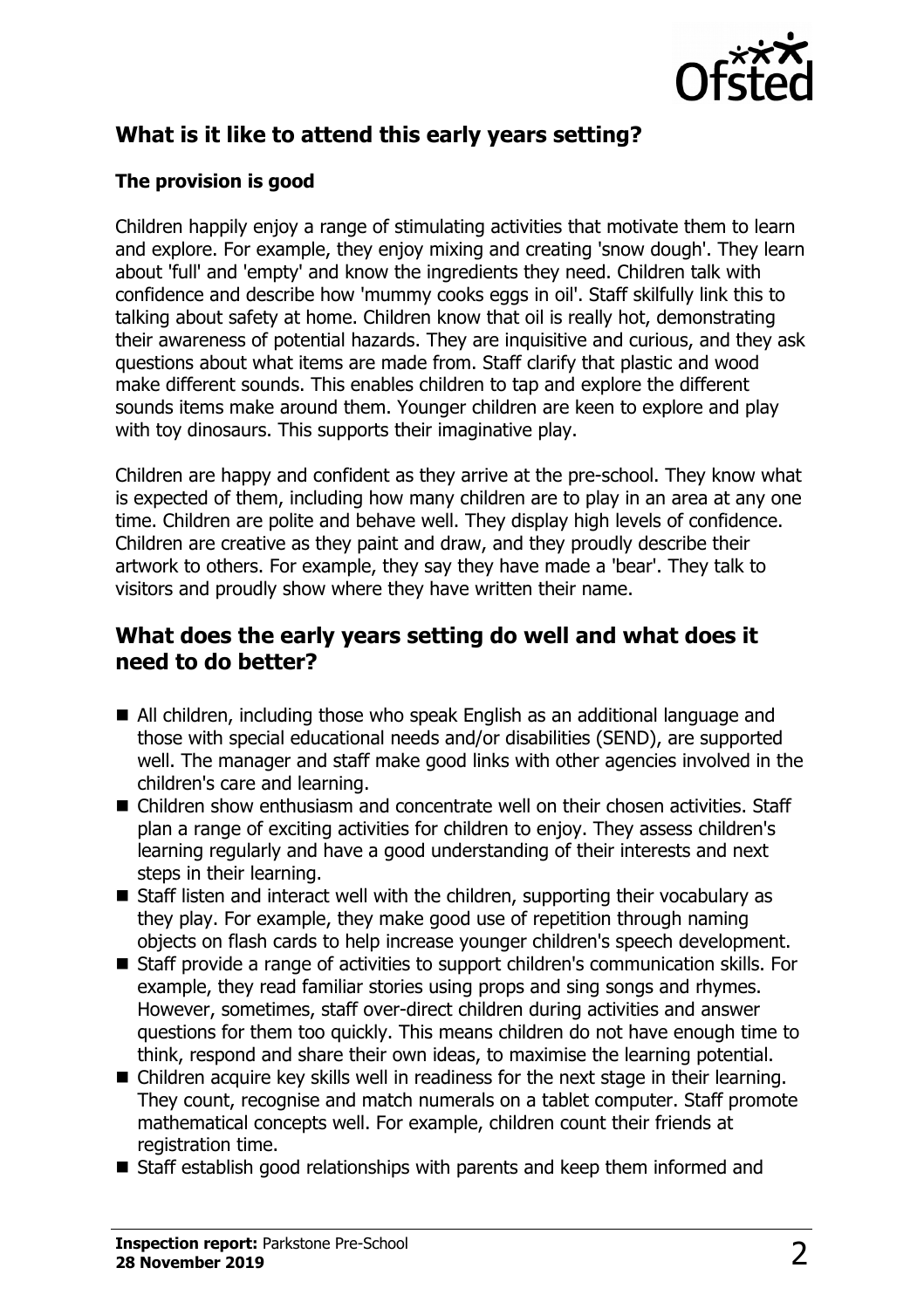

involved in their children's learning. For example, they routinely encourage parents to take home activities to support children's learning. Parents speak very highly of the team.

- $\blacksquare$  The key-person system works well. Relationships between staff and children are strong. Staff are sensitive, stimulating and responsive to children's needs. Children learn to express their feelings effectively using signs, words and picture cards. This helps children to learn right from wrong.
- Children learn about healthy lifestyles. They follow good hygiene routines. Children enjoy following instructions to movements to music and also have daily opportunities to play outdoors.
- Qualified staff access regular training, for example in supporting children's literacy and communication skills. Staff help children to develop a love of books. Children create props and join in with repeated refrains of familiar stories well.
- $\blacksquare$  The manager monitors the progress of individual children and groups of children. This ensures any gaps in learning are swiftly addressed. She uses funding effectively, such as sourcing experiences from within the local community. The managers and staff are committed to ensuring children and their families are well supported.
- $\blacksquare$  The manager has a strong commitment to improve the pre-school and targets clear improvements. However, the management team has not fully embedded sharply focused evaluations of the staff's quality of teaching, to consistently deliver the highest quality of teaching.

## **Safeguarding**

The arrangements for safeguarding are effective.

The manager and staff access training to keep their knowledge of child protection up to date. They understand their responsibilities to safeguard children and have a clear understanding of the signs and symptoms that could indicate a child is at risk of harm. They know where to report any concerns they may have regarding children's safety and welfare. Staff are vigilant and are deployed well to make sure children play in a safe and secure environment. The management team uses robust recruitment procedures to make sure that staff are suitable.

## **What does the setting need to do to improve?**

#### **To further improve the quality of the early years provision, the provider should:**

- $\blacksquare$  increase opportunities for children to explore their own ideas, respond to questions, and concentrate and think, to help them go beyond what they already know
- $\blacksquare$  build on the systems to evaluate and monitor teaching, to ensure the good practice currently achieved is consistently improved upon.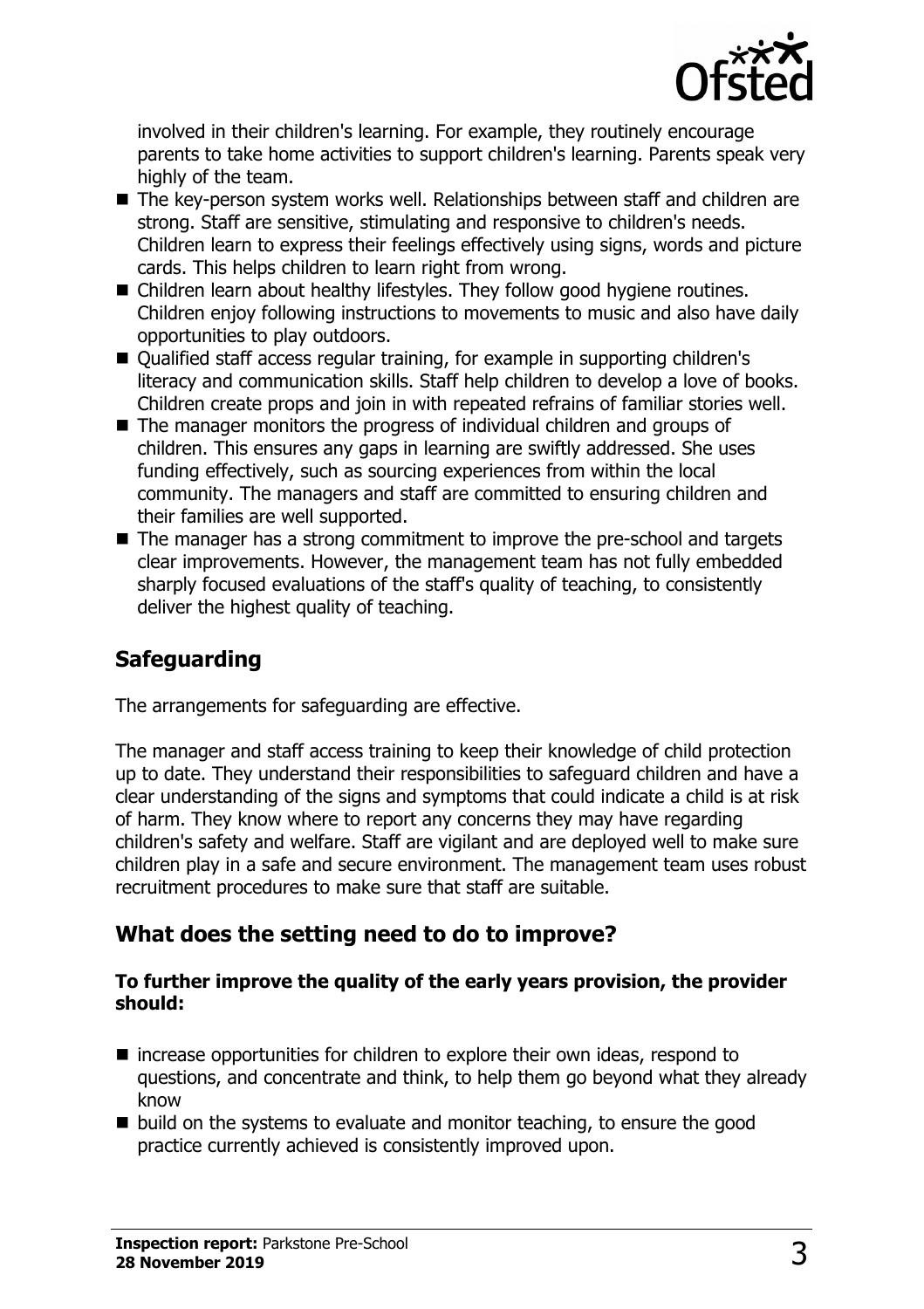

| 508215                                                                               |
|--------------------------------------------------------------------------------------|
| Kingston Upon Hull City Council                                                      |
| 10106634                                                                             |
| Childcare on non-domestic premises                                                   |
| Early Years Register, Compulsory Childcare<br>Register, Voluntary Childcare Register |
| Sessional day care                                                                   |
| 2 to $4$                                                                             |
| 35                                                                                   |
| 37                                                                                   |
| Parkstone Pre-School Playgroup Committee                                             |
| RP907787                                                                             |
| 01482 804312                                                                         |
| 21 November 2014                                                                     |
|                                                                                      |

## **Information about this early years setting**

Parkstone Pre-School registered in 1983. It is run by a voluntary management committee and operates from two rooms within Riverside Community Centre, situated in the grounds of Parkstone Primary School in Hull. The pre-school employs 10 members of childcare staff. Of these, eight hold appropriate early years qualifications at level 3, and two hold qualifications at level 5, including the manager. Opening hours are Monday, Tuesday, Wednesday and Friday from 9.15am to 2.15pm, and Thursday from 9.15am to 12.15pm, during term time only. The pre-school provides funded early education for two-, three- and four-year-old children and supports children with SEND.

## **Information about this inspection**

## **Inspector**

Caroline Stott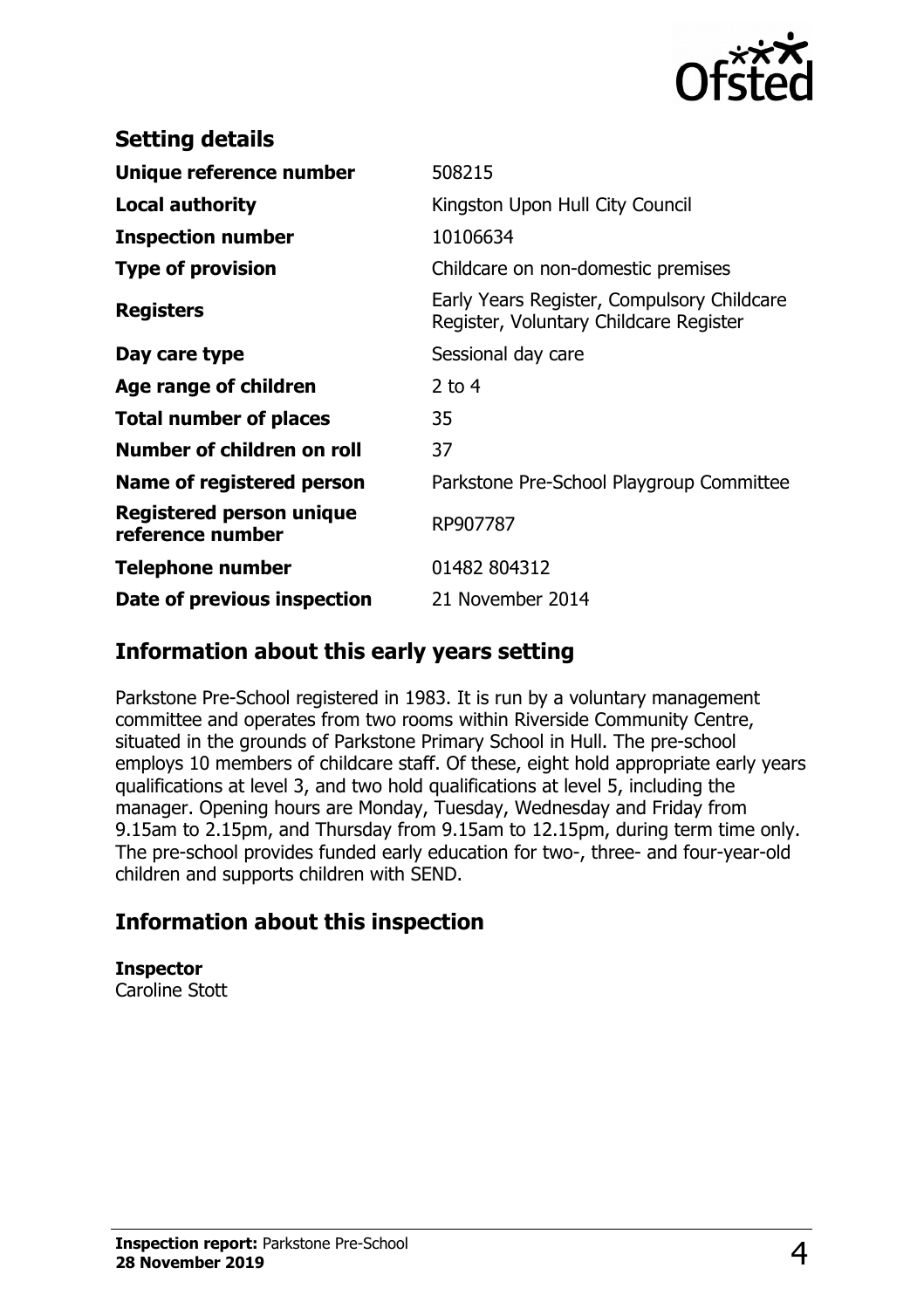

#### **Inspection activities**

- $\blacksquare$  The inspector engaged in discussions with staff and children throughout the inspection at appropriate times. She held a meeting with the pre-school manager.
- The inspector viewed all areas of the premises used by children. She observed the quality of teaching during activities and assessed the impact this has on children's learning.
- $\blacksquare$  The inspector discussed documentation, including public liability insurance, staff's qualifications, policies and procedures, and the suitability checks of staff and committee members.
- $\blacksquare$  The inspector carried out a joint observation with the manager. She discussed the self-evaluation and the impact this has on the pre-school.
- $\blacksquare$  The inspector spoke to a number of parents during the inspection and took account of their views.

We carried out this inspection under sections 49 and 50 of the Childcare Act 2006 on the quality and standards of provision that is registered on the Early Years Register. The registered person must ensure that this provision complies with the statutory framework for children's learning, development and care, known as the early years foundation stage.

If you are not happy with the inspection or the report, you can [complain to Ofsted.](http://www.gov.uk/complain-ofsted-report)